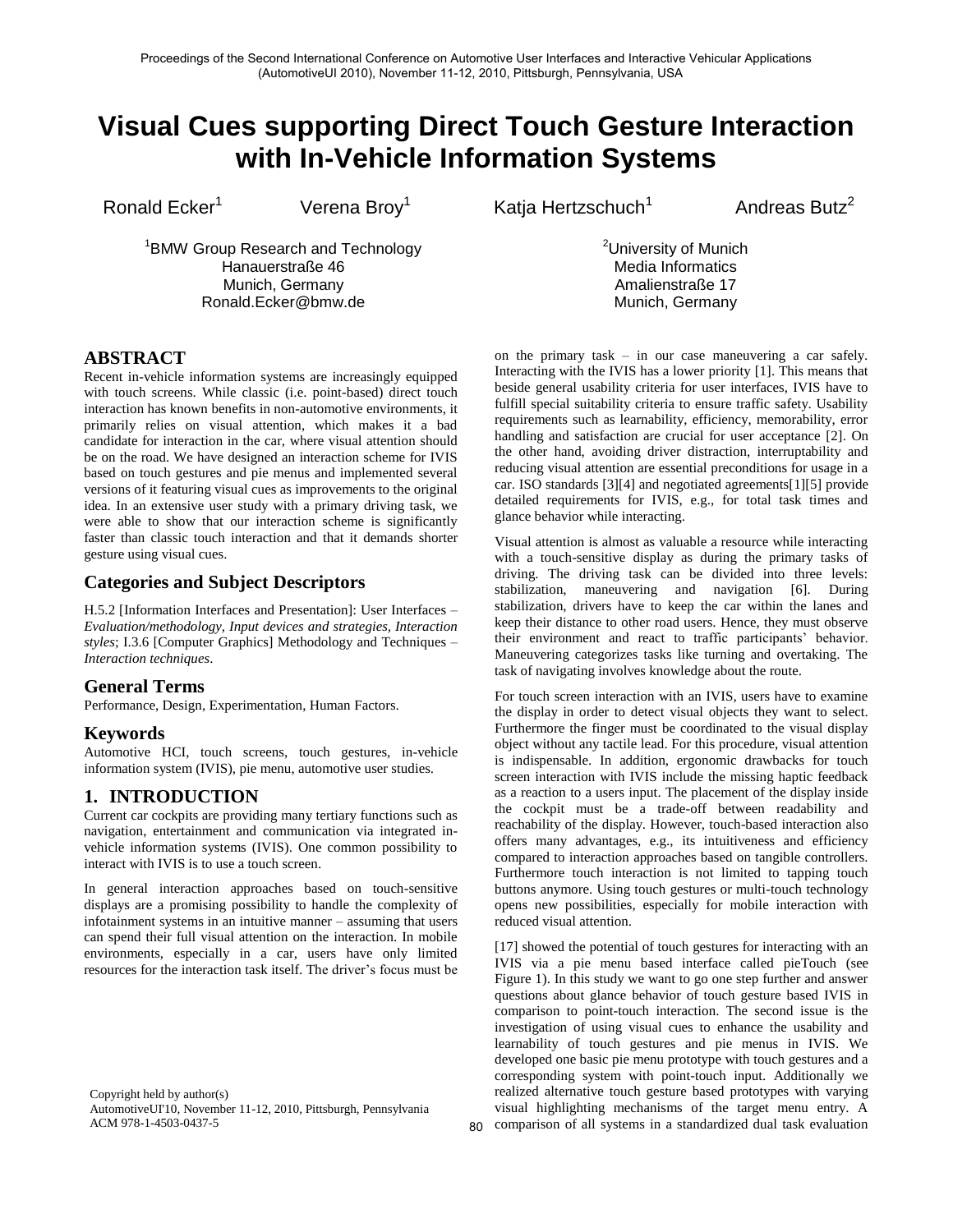method called Lane Change Task (LCT) showed no differences in glance behavior between touch gestures and point-touch, but enhancements in efficiency and user acceptance, when using visual cues.



**Figure 1: Pie menu for navigation functions in the map. The menu appears after laying down the finger on the screen. An option is selected by dragging into the direction of the target menu entry and executed by lifting up the finger.** 

## **2. RELATED WORK**

The most popular example of touch gestures is Apples iPhone. Besides tapping the screen for menu and function selection, pinch and spread gestures can be used to enlarge or to minimize pictures or web pages. Lists are scrolled upwards, downwards or sideway by using drag gestures. A flick – which means the horizontal movement of the finger for example in a photo album – is used to look at the next picture [\[12\]\[13\].](#page-7-2) In this way, operating becomes quite easy, position-independent and therefore enables an almost blind interaction.

Even for devices used in a non-critical main task, such as mobile phones, menus affording little visual attention are a worthwhile improvement. Pie menus, which arrange menu items in circular order around an initial point show potential in blind interaction. Selecting menu item takes less time and reduced visual attention in comparison to list-based menus, if the properties have been chosen in the right way [\[7\].](#page-7-3) Opening a pie menu can be triggered by different actions like a mouse click or touching the screen. By dragging the finger or mouse into the direction of the desired menu item the corresponding function is selected. The selection is executed by lifting the finger. Therefore the selection can be corrected before lifting the finger. According to Kurtenbach [\[19\]](#page-7-4) the number of menu items should be 4, 8 or 12, where smaller numbers decrease the seeking time, enlarge the surface of menu entries and increase the performance. Due to a better symmetry the velocity of use increases, if the number of items is even, because the arrangement, for example a clock or compass, is well known. To speed up the process of learning, inverse terms such as open and close have to be arranged on opposite sides, in order for users to remember them quicker. Hopkins [\[20\]](#page-7-5) advises a menu with a maximum of 8 items to ensure that users can distinguish the directions easily.

The wave menu [\[21\]](#page-7-6) applies the pie menu to the user interface of a mobile phone. To guarantee that the submenus are always displayed on the screen, the root menu appears around the cursor. To select an item, the user draws a mark in the desired direction.

Brandl et al [\[22\]](#page-7-7) demonstrate in their work a concept employing a multi-touch table. When a user is interacting with his finger, parts of the screen – especially of the menu – can be covered by the hand. To eliminate this disadvantage, the menu provides a gap in

81

the position which can be obscured. Depending on the hand direction, the system rearranges the menu to prevent occlusion. In addition, the inner section of the pie menu is reserved for gestures.

The earPod [\[25\]](#page-7-8) implements a pie menu in which single items are read out by moving the finger above the elements. Whenever the border of an item is crossed, a clicking sound can be heard. If the user pauses his finger on the item, the label will be read out until he moves further. The study shows that the earPod can be operated without a secondary task a little slower handled more quickly. Moreover, participants were able to memorize the directions of the offered functions, so they were able to select a particular item directly without looking.

Pirhonen introduces a music player [\[15\],](#page-7-9) which can be controlled blind by using gestures. He achieved significantly faster task times by conducting a dual task evaluation, namely absolving a slalom course during interaction. Auditory feedback informs the participant about the current state and the accuracy of the gesture. A simple tap starts or stops the player. Dragging the finger up or down on the screen controls the volume. By dragging to the right or left the next or previous song is selected.

After market navigation systems are mainly controlled via touch screens. All producers use a grid-based hierarchical menu. The handling of these devices is not optimized for the use whilst driving, which is therefore not recommended by the manufacturer. The reason for this is the increased visual distraction due to the hand-eye-coordination and an ergonomically bad position.

More and more car manufacturers integrate touch screens into their vehicles for handling the IVIS. Mostly a hybrid solution of touch interaction and traditional haptic user interfaces is realized. This overcomes the disadvantage of the high visual attention needed by list- or grid-based touch.

Audi A8 presented the new multimedia interface, which combines its conventional centrally mounted multifunctional controller with a touch pad. To simplify the input of a new navigation target, letters and numbers can be entered with gestures. The navigation map can be shifted by a short drag of the finge[r \[17\].](#page-7-1) 

MyFord will be integrated in the Ford Edge and Lincoln MKX from the beginning of 2011, and its functions will be controlled by a touch-screen. The system can be adapted to the customer's needs. Various objects of the interface can be tapped. Furthermore gestures can be used for certain functions such as cover flo[w \[26\].](#page-7-10) 

Also the design study Up! from Volkswagen should allow drivers to interact with the air condition, navigation and music system by direct touch gesture[s \[23\].](#page-7-11)

Bach [\[16\]](#page-7-12) compared the use of a standard car radio with a pointtouch- and a gesture-based interface. A driving experiment, implemented with a speed of 50-70 km/h shows differences in lateral errors, which implicates a loss of control over the vehicle, caused by increased attention to the user interface. Users made significantly more errors using the normal radio, than when using the others. The point touch system could be handled quicker. However only 19 percent of total glances could be assigned to the gesture based system, 39 to the point touch and 42 to the normal radio. The gesture-based system was most popular with participants and was rated the most intuitive, quickest and easiest to use. The point-touch-based system was ranked in second place, whereas the ordinary radio was challenged due to its small buttons and poor layout. This study points out that direct touch gestures can reduce visual distraction and improve the driver's performance.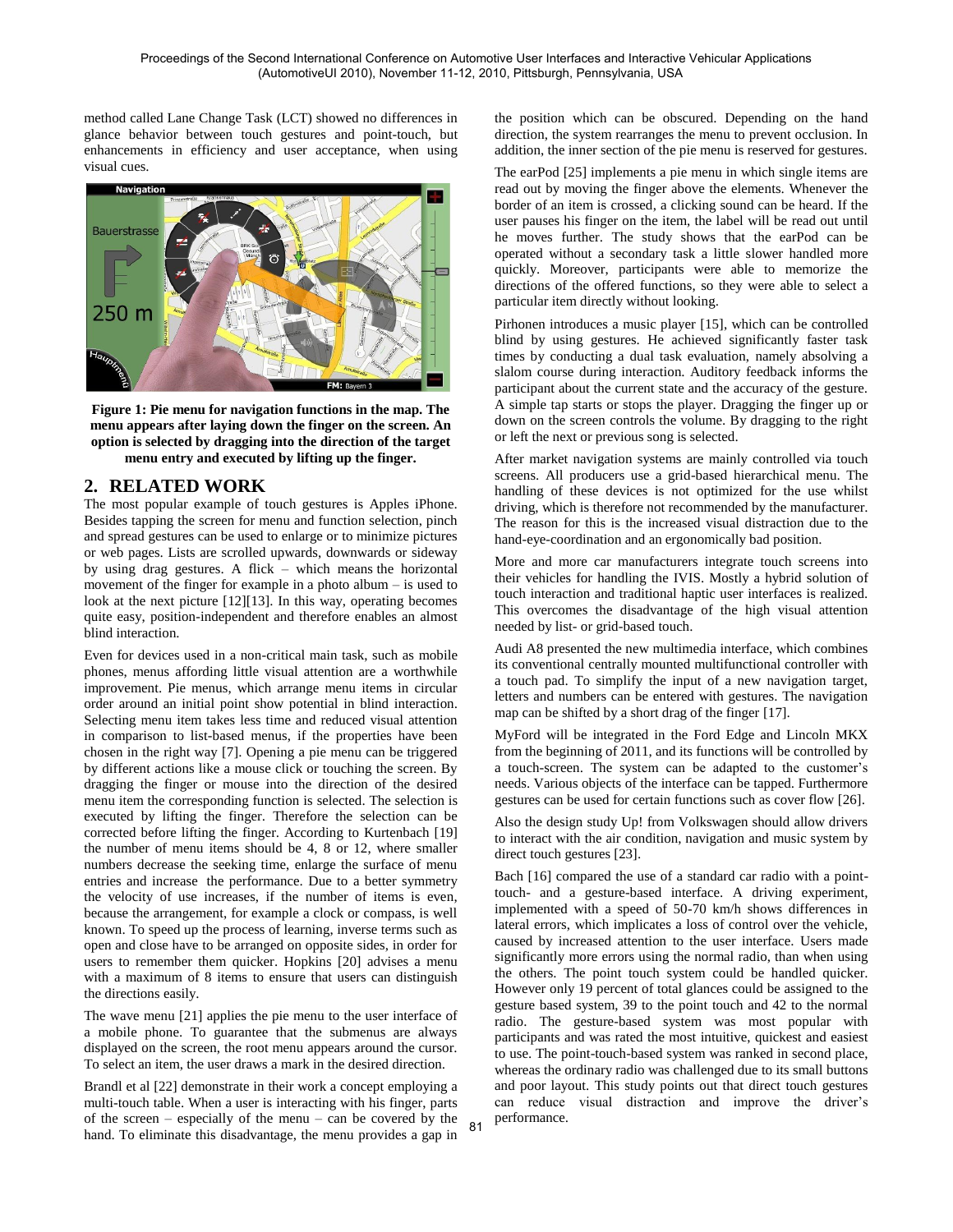Several studies have investigated the conditions under which graphical objects, such as buttons or list items improve touch interaction in static environments. The size of a finger has to be considered, for instance. The diameter of an adult finger can vary between 16 and 22 millimeters, and in general older people have wider [\[24\]](#page-7-13) fingers. General references for the size of an object vary between 10 and 22 millimeters [\[28\].](#page-7-14) For automotive environments, no uniform standards are known.

## **3. PROBLEM STATEMENT**

[\[17\]](#page-7-1) presented a new approach for interacting with IVIS via direct touch gestures called pieTouch. It combines touch gestures with a visual circular menu, which appears around the touch point, when the user is tapping the screen. The functionality and represented menu options are designed as a pie menu.

By using a LCT, they compared the gesture-based pieTouch system with an equivalent point-touch-based system. The results showed that the gesture-based pie menu reduces total task times, shows a favorable learning curve and increases user acceptance.

As visual attention is a critical factor for interacting with IVIS we want to investigate in the following, whether it is possible to reduce the visual demand of a gesture-based touch approach using pie menus during driving. We assume that users have to be trained very well to achieve a reduction of visual attention, even if they are conducting a higher priority task at the same time. Because of this, we try to increase efficiency and speed up learning processes by using visual cues for selecting an item of a pie menu.

## **3.1 Glance Behavior**

During the comparative study between the point-touch-based system and pieTouch, the investigator determined an approximately blind use of the main pie menu in the domain of navigation after the third task repetition during the experiment. No eye tracking system was used in [\[17\]](#page-7-1) to record the glance behavior of the participants. As a result there is a lack of objective data to verify the investigator's observation.

In a point-based touch system, users need at least one glance to identify and hit the button for opening the menu and an additional glance for selecting the desired menu entry in a second interaction step. It always entails two steps requiring visual attention independent of the learning level. In comparison, in a gesturebased pie menu system, users do not necessarily need a glance towards the screen. Assuming that the menu invocation is not position-independent as in [\[17\],](#page-7-1) for the first step of detecting the button and touching it one glance is needed. Afterwards, users can drag the finger in the direction of the required menu entry without looking at the display again, if they know the menu by heart. This assumption is verified in diverse user studies regarding pie menu interaction in other domains like desktop computin[g \[7\].](#page-7-3)

In this study, we compare a point-touch menu with a corresponding pie menu during the lane change task. Additionally we record the user's glance behavior with the DIKABLIS eye tracking system. As a result we are able to compare glance behavior of the two systems and verify if highly trained users need less visual attention with the touch-gesture-based system. Furthermore we investigated if the systems fulfill automotive requirements. [\[1\]](#page-6-0) specifies that 85% of the glances have to be under a threshold of 1.5 seconds.

## **3.2 Visual Cues**

Our approach to increase the suitability and usability of pie menus in automotive environments is to apply different kinds of visual 82 cues. In the moment the user is dragging the finger into a direction, the targeted menu item will be highlighted. Thereby we suppose that the user is able to recognize faster, which item is selected and when the system reacts to his movements. In this report we want to compare different types of visual cues (size, color and rubber band) to verify this assumption and to identify the approach with the most potential concerning efficiency, learnability, visual distraction and user acceptance.

Fitts`s law states that the duration for reaching an object depends on its distance and on its size. Hence size is one factor which is processed in preattentive selection. User studies have shown that task completion times and error rates can be reduced by enlarging the target item [\[8\].](#page-7-15) Based on these theories and studies, the target pie menu element will be expanded by approximating it.

Color is another crucial parameter in preattentive perception and can be used to highlight an object from its environment. Search time can be reduced [\[9\]\[10\]](#page-7-16) and we use color as another promising parameter for highlighting an entry of our pie menu. In an informal pretest we evaluated that one highlighting color is more useful than using different colors for different menu entries.

Inspired by the game world of goo [\[11\],](#page-7-17) we connect the touch point of the user's finger and menu entry by a thin line, which adapts dynamically to finger movements like a rubber band. This alternative combines coloring the desired menu entry with an explicit reference via the rubber band.

The second focus of our user study beside glance behavior of point touch versus touch gestures, compares these alternatives amongst each other and with a version without visual cues during the LCT.

# **4. SYSTEM DESIGN**

To answer our questions about glance behavior during interaction with touch gestures and if visual cues can enhance usability in IVIS, we implemented several prototypes. To generate a realistic procedure and to give the participants an idea of a future use case, a map is displayed, on which three Points of Interest (POI), a gas station, a restaurant and a hotel are arranged. The task is to find the gas station and to open a pie menu by touching it. Afterwards users can select a certain menu item, by dragging their finger in the direction of the target. The function is executed by lifting the finger from the screen. All three POIs are randomly located after each menu selection.

The pie menu consists of eight circular menu items with a diameter of 1.2 centimeters. The start circle has an active area with a diameter of two centimeters, of which only a smaller circle with a diameter of 1.2 centimeters is visible (iceberg tip) for the user. The distance between start and target circles measures 2.4 centimeters. These parameters are determined based on previously executed user studies. We used eight simple symbols as menu entries in order to simulate an unknown menu (moon, plus, square, triangle, circle, heard, minus and star).

As long as the finger is touching the screen, there is a bright circle displayed around it, to show the reaction of the system to the finger. An acoustic signal rings out, after the finger is released from the screen, to confirm the menu item. Figure 2 shows the five implemented menu alternatives with and without visual cues. In the following the alternatives are explained.

## **4.1 Size**

Once the finger moves into the direction of a menu item, the diameter increases from 1.2 to 1.95 centimeters. As a result, lower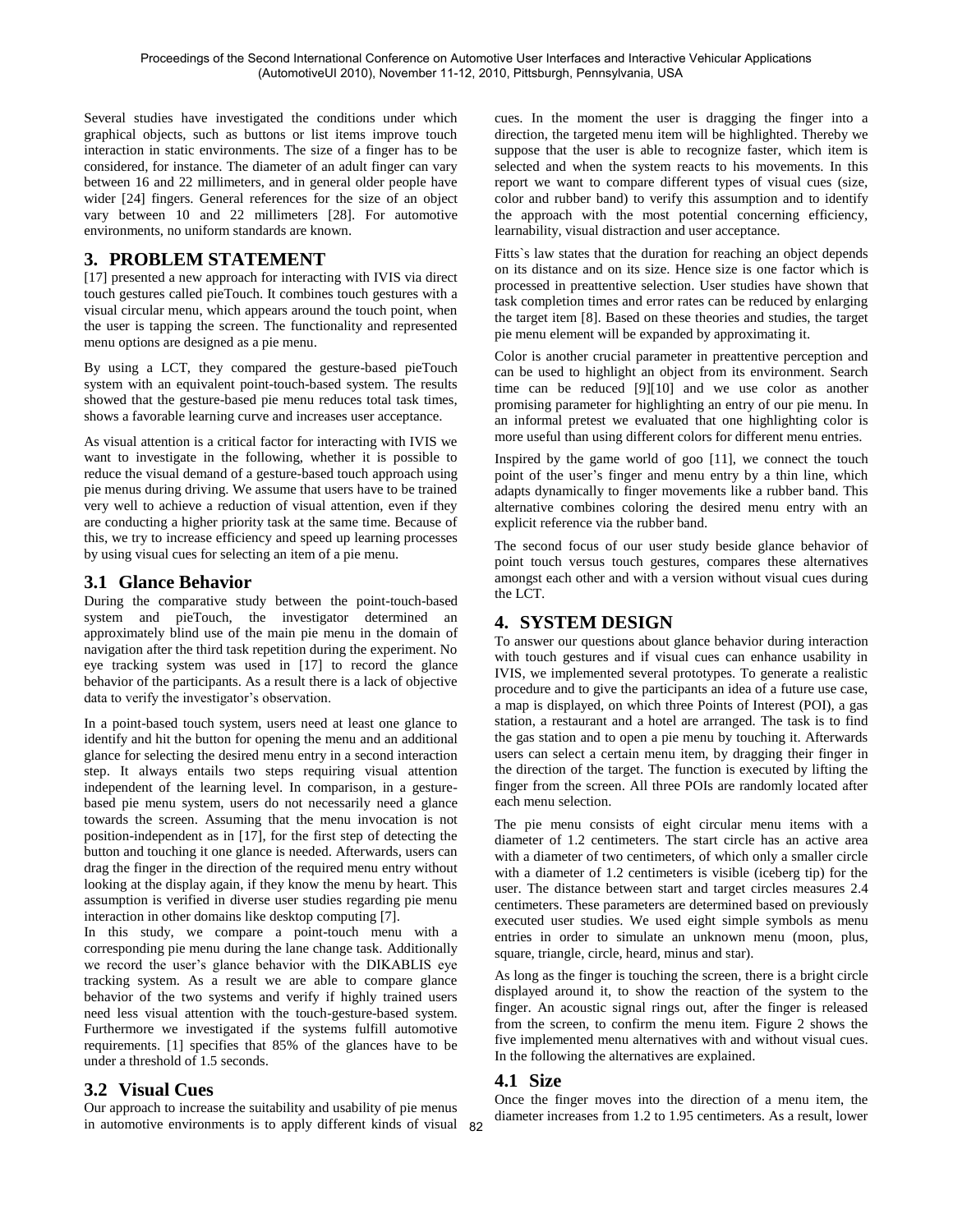task times and lower error rates should be achieved [\[8\].](#page-7-15) Figure 2a shows the behavior of the system.

## **4.2 Color**

For the Color prototype a colored ring appears around the target menu item. For this, just one color is used, see Figure 2b.

## **4.3 Rubber Band**

In the third alternative a visible connecting line between finger and target menu item appears (see Figure 2c). Inspired by the computer game World of Goo [\[11\],](#page-7-17) the line will be adapted dynamically to the finger's movement like a rubber band. The link connects the finger directly to the menu item and highlights it.

## **4.4 Base**

For investigating the effect of the implemented visual support, one prototype without any visual highlighting was realized (see Figure 2d).

# **4.5 Point-Touch**

For the purpose of comparing the use of gestures in an unknown menu with a conventional point touch system, there is a fifth menu variety. After touching the POI icon, the menu opens and stays standalone unclosed, to enable tapping on the target menu item directly. The menu items of this system are arranged exactly as in the gesture interfaces. This was done in order to vary only one variable, the interaction technique (see Figure 2e). The items have an invisible enlargement (iceberg), thus the activation area of the item has a diameter of two centimeters.



(a)  $V1-Size$ 



(c)  $V3-Rubble$ 



 $(d)$  V4-Bas



(e)  $V6-Tip$ **Figure 2: The five kinds of menus.** 

# **5. USER STUDY**

In order to evaluate automotive systems, dual task experiments are usually conducted. In order to test the developed visual cues supporting direct touch gestures we applied a method for laboratory investigations (LCT) combined with an eye tracking system (DIKABLIS) capturing user gaze behavior. The point touch system and the gesture-based pie menu system without any visual highlighting are the control conditions. This should allow drawing conclusions about the differences between point-touch and touch gestures in terms of total task time (TTT) and gaze behavior.

# **5.1 Lane Change Task (LCT)**

The LCT is a driving simulation in which participants perform certain lane changes indicated by designated traffic signs. Simultaneously participants have to interact with the IVIS. As a result, the mean lane deviation [\(Figure 3\)](#page-3-0) from the ideal driving line provides evidence about the visual and cognitive distraction from the primary task of driving while using the system to be tested. The LCT imitates driving and its characteristics. The traffic signs at the side of the simulated road indicate the lane onto which the participant should change immediately. Participants are instructed to give priority the main goal of the LCT, namely changing the lane as fast as possible and keeping a constant speed of 60 km/h- which in this case stands for full throttle. The simulation is controlled via a Logitech steering wheel, a break and an accelerator. The driving scene is displayed on a 17'' display according to the ISO standard.



<span id="page-3-0"></span>**Figure 3: Results of the LCT (green line = ideal driving line, red line = driven line).** 

To analyze the driving data, the LCT analysis tool returns the total area between the normative model and the actual driving course (m2) divided by distance (m, mean lane deviation, MDEV) and a visual plot of the ideal and the driven driving line (3).

## **5.2 Eye Tracking System**



**Figure 4: Dikablis eye tracking system.** 

<span id="page-3-1"></span>With the eye tracking system Dikablis visual distraction during interacting with an in-car system can be determined. Therefore participants had to wear glasses with two cameras, one for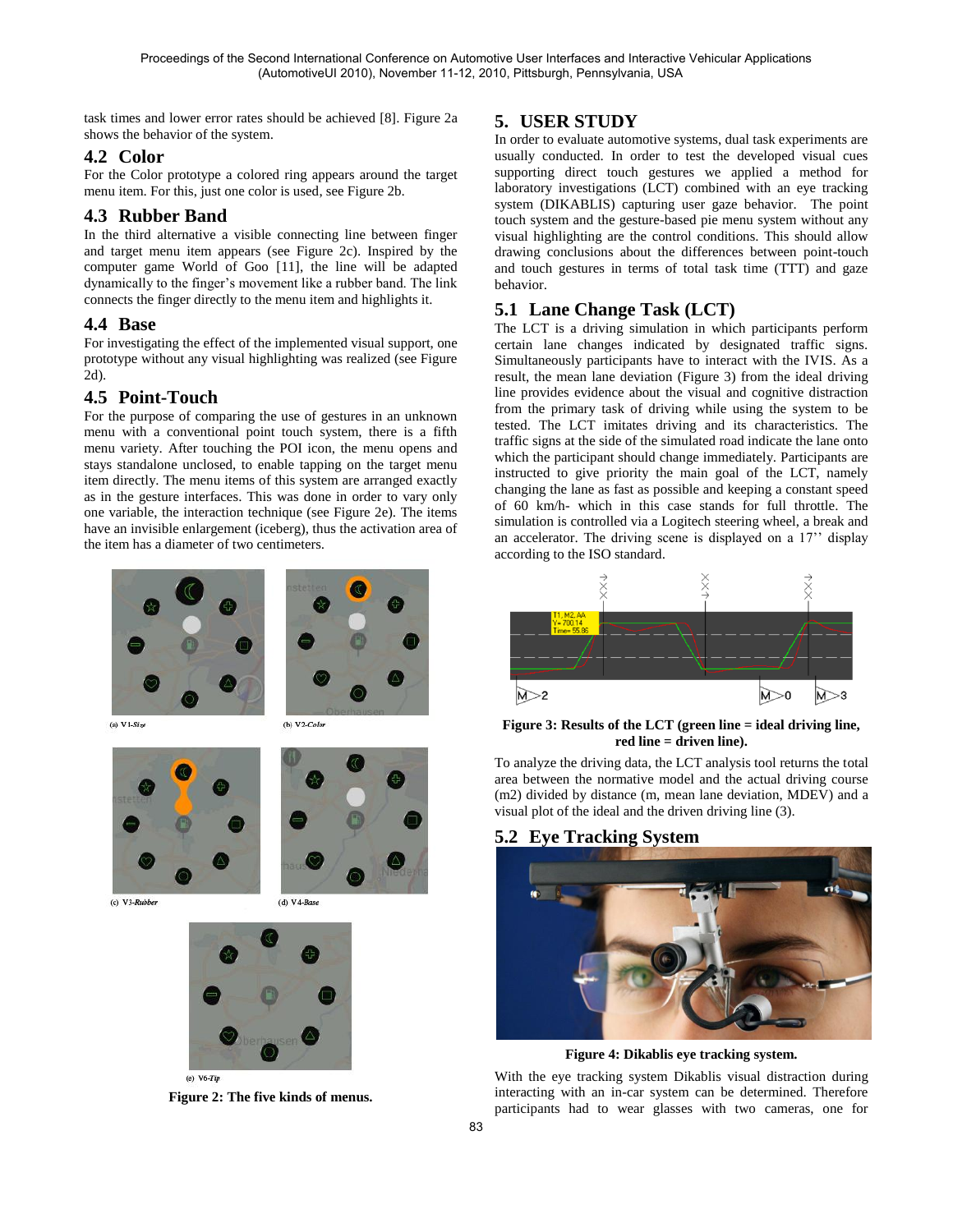recording the pupil movements of the left eye and another camera that records the scene [\(Figure 4\)](#page-3-1).

Before starting the evaluation, both cameras must be calibrated using a special tool in order to ensure the compliance of the eye and scene movie. For an automatic data analysis, visual markers must be assembled around the areas of interest. With the D-Lab tool these areas of interest (AOI) can be defined and considered relative to the visual markers. Different variables such as the number of gazes, mean gaze duration, minimum and maximum gaze duration can be computed for each AOI.



**Figure 5: Experimental setup for the LCT containing visual markers for Dikablis.** 

<span id="page-4-0"></span>[Figure 5](#page-4-0) illustrates the experimental setup. The touch screen for the systems was located in a realistic position combining ideal readability and interaction during driving. To avoid fatigue of the users arm during the execution of gestures an arm rest was placed in front of the touch screen.

## **5.3 Participants**

28 volunteers aged between 22 and 59 years attended. The average age was 37 years. 23 male and five female persons took part in the experiment. 25 of the volunteers were right handed and three left handed. 26 (92%) participants are adept in interaction with touch sensitive surfaces.

## **5.4 Experimental Design**

All different visual cues in terms of prototypes were evaluated conducting a within subject design. Order was counterbalanced to avoid learning effects. The dependent variables are the mean glance time, the  $80<sup>th</sup>$  percentile of the maximum glance time, error rate, gesture length and the total task time. Independent variables are the different prototypes and the control conditions in terms of the point touch system and the one without visual cues. The names of the systems are: **Size** for the prototype using the size as visual help, **Color** of the one with color highlighting, **Rubber Band** the rubber band prototype, **Base** and **Point-Touch** for the control conditions.

The evaluation started with a demographic questionnaire followed by a questionnaire designed to gain insight into the experience of the volunteers in interacting with touch devices. Afterwards the prototypes are explained to the participants and trained until they felt secure in interacting. After this, the baseline condition of the driving simulation was driven. To ensure the familiarity of the participants with the LCT, a mean lane deviation of less than one meter must be achieved by the test person. In order to avoid predictable distances of the traffic signs indicating the lane change, nine different driving routes were randomly driven. Afterwards the interaction task was executed without driving simulation containing three times the selection of each circular 84

aligned menu item for every single prototype (24 selection tasks, 8 menu items, 5 prototypes). After this training period, the same tasks had to be executed whilst driving. During this glance behavior was recorded with DIKABLIS. The instructions were not coordinated with the occurrence of the traffic signs. Hence users had to decide if the situation for choosing a menu item is appropriate. For invoking the pie menu, one of three randomly located POIs – the gas station - had to be touched. After every trial a questionnaire capturing the subjective user preferences were filled out.

## **5.5 Hypotheses**

According to related studies and previous work following hypotheses should be tested:

H1: The TTT of a menu item selection by gestures is shorter when visual cues are used.

H2: The selection of a menu item by gestures affords less visual attention when using visual cues.

H3: The gesture length is shorter when visual cues are supplementing the gesture interaction.

H4: Gesture length for the visual cues Rubber Band and Color is shorter than for Size.

H5: Gesture interaction reduces the visual distraction in comparison to point-touch.

H6: The TTT of the gesture interface is shorter than the TTT of the point-touch interface.

## **5.6 Objective Results**

The dependent objective variable driving performance in terms of the mean lane deviation was captured by the LCT simulation, the gaze behavior by the eye tracking system DIKABLIS and the gesture length and total task time (TTT) by the prototypes. The error rate was recorded by the investigator.

## *5.6.1 Total Task Time*



| Sig.          |               |               | Size   Color   Rubber   Base |       | Tip |
|---------------|---------------|---------------|------------------------------|-------|-----|
| <b>Size</b>   |               |               |                              |       |     |
| Color         | 0.838         |               |                              |       |     |
| <b>Rubber</b> | $0.189$ 0.511 |               |                              |       |     |
| <b>Base</b>   | $0.001$ 0.001 |               | 0.003                        |       |     |
| Tip           |               | $0.304$ 0.126 | 0.626                        | 0.135 |     |

#### **Figure 6: Total task time.**

<span id="page-4-1"></span>The TTT comprises the time from the first contact of the users' finger to the selection of the menu item and was measured in milliseconds. As the TTT was not normally distributed the Friedman test was employed. This test shows that there are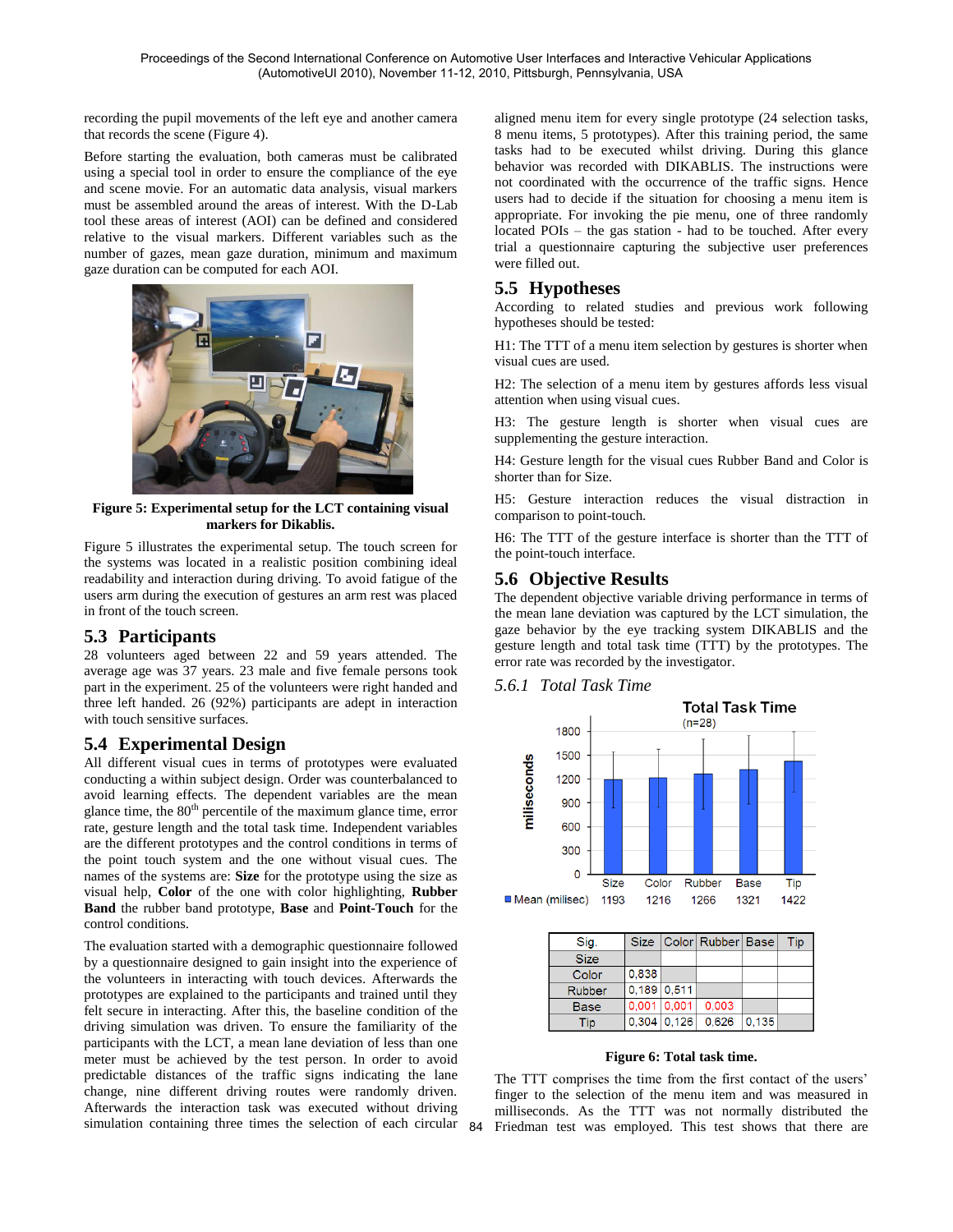significant differences  $(Chi^2(5)=21.06, p=.001)$  between the prototypes. The Wilcoxon test reveals that the **Base** prototype had a longer TTT than the **Size** ( $p < .001$ ), **Color** ( $p < .001$ ) and the **Rubber Band** (p < .05) prototype (see [Figure 6\)](#page-4-1). For the **Point-Touch** prototype no significant differences to the other systems could be found  $(p=135)$  although the descriptive data shows the highest TTT (1422 ms) within this prototype. Therefore H1 can be accepted and H6 must be rejected.

#### *5.6.2 Error Rate*

In total every volunteer had to choose 144 menu items. Therefore the proper POI for invoking the menu had to be touched. In the total experiment 33 mistakes of selecting the wrong POI occurred. For the overall error rate this means that 0.82 percent of these 4032 tasks were executed incorrectly. Another mistake participants made was that they lifted the finger after invoking the menu but without choosing a menu item. This happened 78 times (1.93 percent). 58 (1.44 percent) participants selected a wrong menu item. The Friedman test showed no significant differences  $(Chi<sup>2</sup>(5)=7,63, p=.178)$  between the different versions.

#### *5.6.3 Gesture Length*

In our case gesture length is defined by the distance between the start and end point of a gesture. After the correcting the degrees of freedom using the Greenhouse-Geisser correction  $(F_{4,42, 2964})$  $_{23}=83.73$ , p < .001) a significant impact of the prototypes could be found. The Base prototype was used with significantly longer gestures than all the other prototypes supporting the user with visual feedback (see [Figure 7\)](#page-5-0). H3 can be accepted whereas H4 must be denied because no significant differences could be found within the visual alternatives.



**Figure 7: Gesture length in pixel (50px is one cm).** 

### <span id="page-5-0"></span>*5.6.4 Driving Performance*

In terms of the mean lane deviation no significant difference could be found. On average the MDEV for the Size 1.20 m, 1.16 m for Color, 1.19 m for Rubber Band, 1.28 m for Base and 1.18 m for the point-touch prototype.

#### *5.6.5 Gaze Behavior*

The gaze behavior of the prototypes was manually separated by the investigator and started with the first instruction for the first menu item and ended with the selection of the last menu item.

85

The different visual cues and control conditions do not show a significant effect on total glance time [\(Figure 8\)](#page-5-1) onto the touch screen  $(F_{2.86, 71.59} = 1.42, p = .245)$ .



<span id="page-5-1"></span>**Figure 8: Total glance duration onto the touch screen.** 

The mean glance time of all prototypes is between 1.15 and 1.32 seconds. No significant impact of the prototypes could be found. The 80<sup>th</sup> percentile of the maximum glance times which eliminates 20 percent of the uppermost outliers lies between 1.55 and 1.79 seconds. The Size prototype had the highest glance times (1.76 seconds) and the Point-Touch prototype the shortest (1.55 seconds) but no significant differences could be shown [\(Figure 9\)](#page-5-2).



**Figure 9: Mean glance duration and 80th percentile.** 

<span id="page-5-2"></span>

<span id="page-5-3"></span>**Figure 10: Maximal glance duration onto the touch screen.** 

Prototypes showed a significant impact on maximum glance time  $(F<sub>5</sub>_{125}=3.208, p=0.009)$ . Pairwise comparisons revealed significant differences between the Point-Touch (2.31 seconds)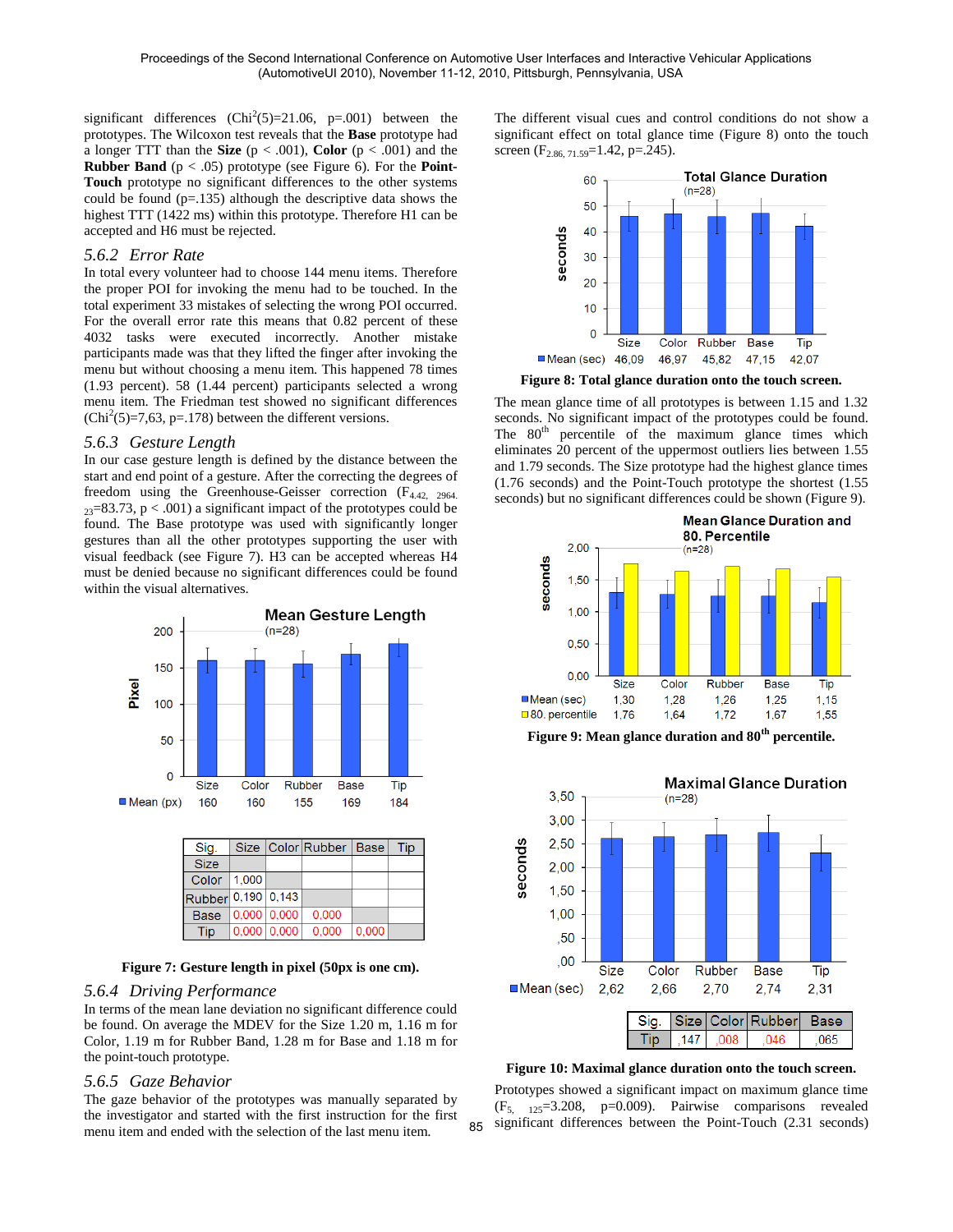and the Color (2.66 seconds) could be found (p=.008). Also the difference between Point-Touch and Rubber Band (p=.046) are visible [\(Figure 10\)](#page-5-3). Consequently H2 and H5 must be denied.

## **5.7 Subjective User Preferences**

For retrieving the participants' subjective user opinion about the implemented versions of visual feedback one questionnaire and a comparative statement were used. The questionnaire intended to capture the user reaction immediately after interacting with each prototype and driving. The comparatives question had to be answered at the end of the experiment in order to get the favored visual feedback.

The questionnaire and the comparative statements are based on a nine-item Likert scale where 1 stands for *I totally deny* and 9 for *I fully agree*.

The questionnaire for getting feedback about the **user reaction** after each trial comprises four statements which should be stated by the participants:

*1. I was sure to select the correct menu entry in every situation.* 

For this statement no significant impact could be found by the Friedman test. In general the rating was quite high (between 7.64 for Size and 8.00 for Point-Touch)

#### *2. The selection of the menu entry was alleviated.*

A significant impact of the different onto the users rating could be found  $(F_{3.54, 95.56} = 6.392$ , p<.001). Pairwise comparisons revealed significant differences between Color (5.71) and Base (4.21) with p<.001. Furthermore this statement was rated significantly higher for Rubber Band (5.86) than for Base (p<.05). Also the Point-Touch  $(6.00)$  was rated higher than Base  $(p<.05)$ .

#### *3. I felt unpleasant during selecting a menu item.*

A significant main effect of the different variations could be found (F3.11, 83.98=5.253, p=.002). Rubber Band was judged significantly lower (3.75) than Base (5.14). In general the mean values of the rating were: Size=3.89, Color=3.86, Rubber Band=3.75, Base=5.14, Point-Touch=4.04.

#### *4. I felt save during driving and selecting a menu item.*

No significant impact of the prototypes could be shown. The user rating was as follows: Size=5.07, Color=5.18, Rubber Band=4.89, Base=4.36, Point-Touch=5.50.

The comparative question at the end of the study was: *Which visual feedback do you prefer?* Eleven participants favored the Color, ten the Rubber Band, five the Size and two no visual feedback.

The responses regarding the favored interaction technique in which users had to decide if they prefer gestures or point-touch were astonishing. Twenty-three participants preferred the pointtouch and only 5 the gesture interface. This disagrees with previous results like Ecker et a[l \[17\].](#page-7-1) 

## **6. CONCLUSION**

In this work, we went one step further in investigating touch gestures for IVIS. The comparison of the different visual cues Size, Color, Rubber Band and the condition Base and Point-Touch reveals interesting evidences for the use of visual cues in automotive environments. On the one hand total task times could be significantly reduced by the visual feedback. All three variations were used faster than the gesture interface without any visual help. Furthermore the TTT produced by the point-touch prototype are the longest even though no significant differences could be found. Based on the captured error rate the gestures were used in similar accuracy than the point-touch. Consequently the 86

shorter task time does not result in more errors. Also the gesture length could be reduced by implementing visual support for the user. The menu selection for Size, Color and Rubber Band was executed by shorter gesture than for Base. This result allows the assumption that users felt more secure with visual feedback which is supported by the subjective user opinion in question number 1, 2 and 3. The total glance duration, mean glance duration and 80<sup>th</sup> percentile does not reveal any significant differences. For the maximum glance duration significant differences between the gesture interfaces Rubber Band and color and Point-Touch prototype could be found. Even the Base system shows tendencies (p=.065) to a higher maximum glance time than point-touch. Therefore we assume that the visual feedback is not the reason for the longer glances onto the touch screen which corresponds with the subjective user opinion.

In general participants favored the Color before the Rubber Band and Size. No visual feedback was rated the most undesirable. Very surprising was that 23 participants judged the point-touch prototype as the most suitable for driving. One reason for this result can be that the occlusion of menu items during interaction was not taken into account in our systems. This does not occur with the point-touch prototype. Moreover the lack of training and the chosen unknown and abstract menu could have let to the situation that participants had to recall the menu anew in every trail. Hence no blind and eye free operation could be executed. With the point-touch system the menu stays visible without touching the screen.

In summary, we found out that in unknown menus there is no difference in glance behavior between point and gesture touch pie menus. But in the end, we were able to demonstrate that visual cues can enhance usability of touch gestures in IVIS.

# **7. ACKNOWLEDGMENTS**

Our thanks to Tessa Hannemann for carefully proof reading this work and all participants of the user study.

# **8. REFERENCES**

- <span id="page-6-0"></span>[1] Driver Focus-Telematics Working Group, Alliance of Automobile Manufacturers. 2003 Statement of Principles, Criteria and Verification Procedures on Driver Interaction with Advanced In-Vehicle Information and Communication Systems
- <span id="page-6-1"></span>[2] Nielsen, Jakob. 1993 Usability Engineering. Acad. Press, 1993. – 8–10, 49–70 S. – ISBN 0–12–518405–0
- <span id="page-6-2"></span>[3] DIN Deutsches Institut für Normung (eds.). 2003 Road vehicles – Ergonomic aspects of transport information and control systems - Specifications and compliance procedures for in-vehicle visual presentation. DIN Deutsches Institut für Normung, Oct. 2003. – Ref.No.: DIN EN ISO 15008:2003- 10.
- [4] DIN Deutsches Institut für Normung (eds.). 2003 Road vehicles – Ergonomic aspects of transport information and control systems - Dialogue management principles and compliance procedures. DIN Deutsches Institut für Normung, Mar. 2003. – Ref.No.: DIN EN ISO 15005:2003.
- [5] European Commission Information Society and Media Directorate-General - G4 ICT for Transport (eds.). 2005 European Statement of Principles on the Design of Human Machine Interaction (ESoP 2005).